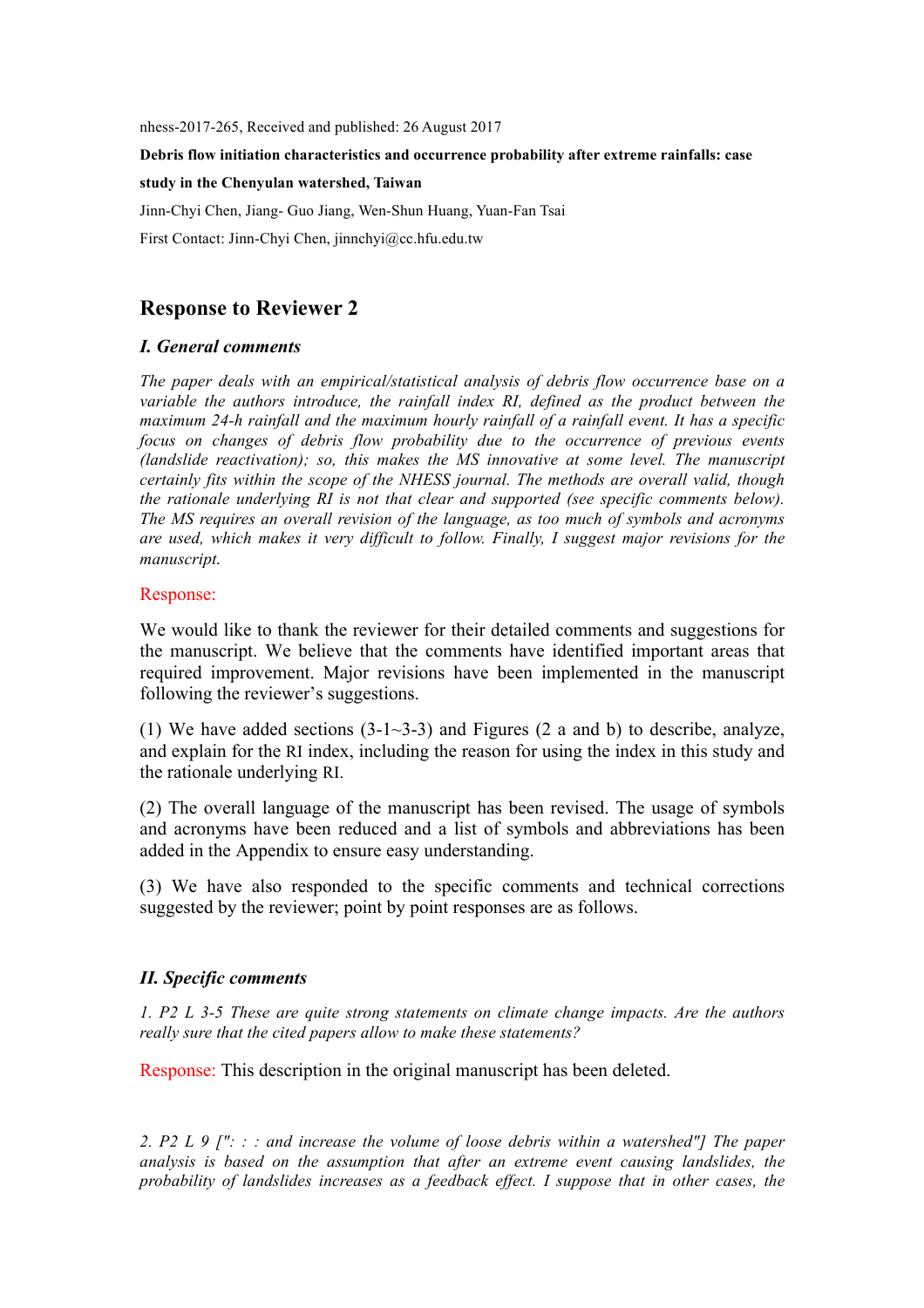*opposite may be observed, as the occurrence of landslides can bring to a stabilization of affected slopes, and thus a lower probability of subsequent initiations. The authors should discuss better this issue.*

Response:

(1) This description in the original manuscript has been revised and the opposite feedback effect that may be caused by landslides has been added (Lines 7-9, Page 2).

(2) The supply of loose debris caused by landslides plays an important role in the occurrence of future debris flows and may change the critical rainfall threshold for the initiation of debris flows during subsequent rainfall events. The related phenomena are presented in Figure 3 and shown in the text, (blue text in Lines 13-28, Page 11).

*3. P2 L 28 [": : :hydraulic design."] Authors should here add some literature on previous studies focused on the assessment of debris flow/landslide triggering return period. For instance:*

*M. Borga, G. Dalla Fontana, F. Cazorzi, Analysis of topographic and climatic control on rainfall-triggered shallow landsliding using a quasi-dynamic wetness index J. Hydrol., 268 (1–4) (2002), pp. 56-71.*

*D.J. Peres, A. Cancelliere, Estimating return period of landslide triggering by Monte Carlo simulation, Journal of Hydrology, Volume 541, 2016, Pages 256-271, ISSN 0022-1694.*

*P. D'Odorico, S. Fagherazzi, R. Rigon, Potential for landsliding: dependence on hyetograph characteristics J. Geophys. Res.: Earth Surf., 110 (F1) (2005).*

*L. Schilirò, C. Esposito, G. Scarascia Mugnozza, Evaluation of shallow landslide triggering scenarios through a physically based approach: an example of application in the southern Messina area (northeastern Sicily, Italy), Nat. Hazards Earth Syst. Sci., 15 (9) (2015), pp. 2091-2109.*

*Bogaard, T. and Greco, R.: Invited perspectives. A hydrological look to precipitation intensity duration thresholds for landslide initiation: proposing hydro-meteorological thresholds, Nat. Hazards Earth Syst. Sci. Discuss., in review, 2017.*

Response: Thank you for the suggestion. We have added the suggested references (blue text in Lines 3-5, Page 3).

*4. Section 2. The data section lacks of some essential information: what kind of rainfall data was available (a continuous series? Hourly? Sub-hourly?), how was the rain gauge selected to compute the RI (the "nearest" rain gauge?).*

### Response:

We apologize for the missing information. Essential information associated with rainfall estimation has been added in section 3.

There are only three meteorological stations (Sun Moon Lake, Yushan, and Alisan stations) near/within the Chenyulan stream watershed, as shown in Fig. 1(a), and these stations provide long-term (more than 43 y*r*) records of hourly rainfall data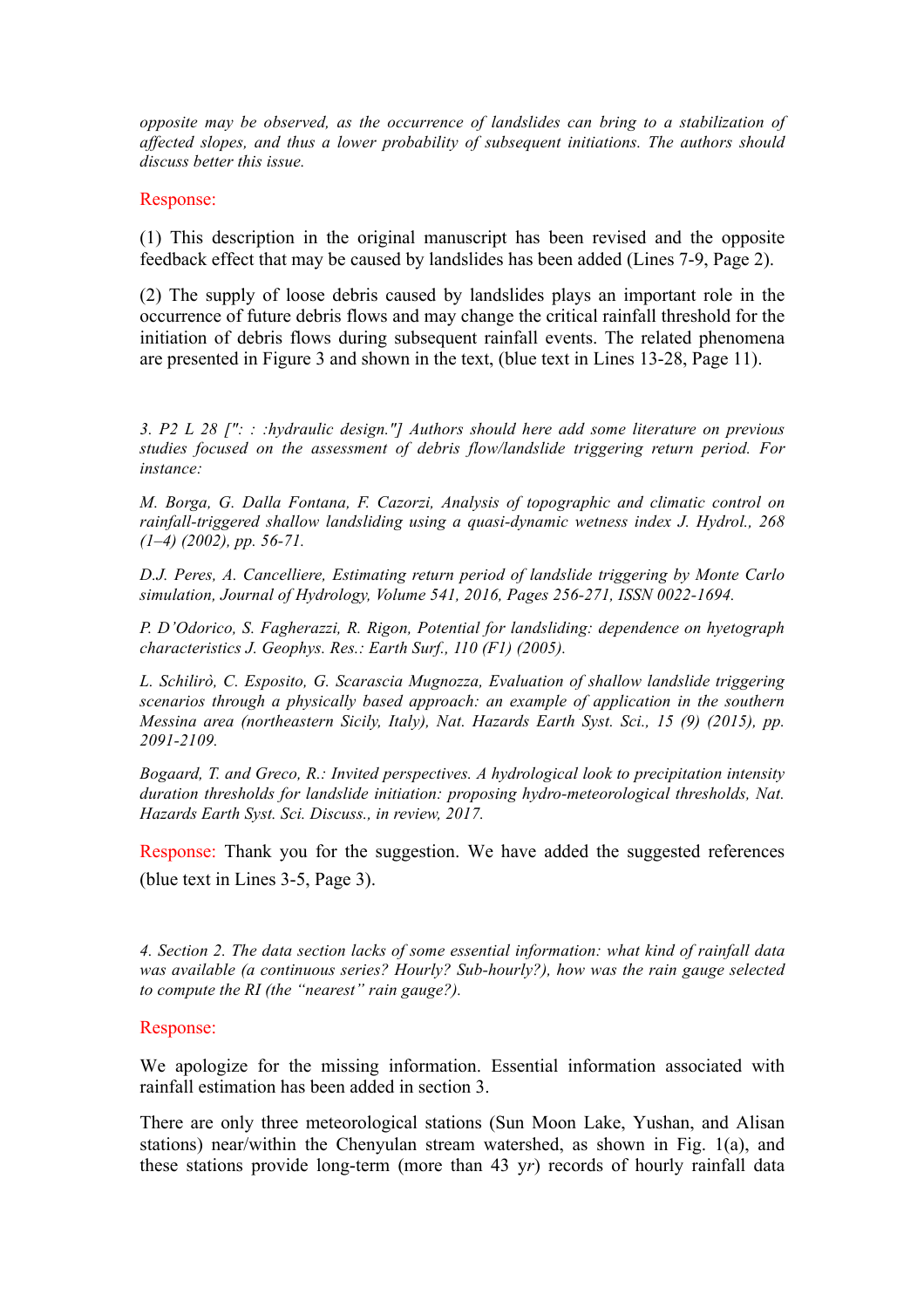series. Thus, data from the three meteorological stations were used to estimate the regional rainfall characteristics for the whole Chenyulan watershed by the reciprocal-distance-squared method. The use of the reciprocal-distance-squared method and its limitation are presented and the estimation of the regional rainfall characteristics is expressed as Eq. (1).

*5. P3 L18-20 the computation of the RI requires a criteria for identifying what is a "rainfall event". The authors should specify the criterion that they have adopted to single-out rainfall events from a rainfall sequence.*

Response: The criteria for identifying rainfall event has been added in the section of 3-2, as shown in Lines 10-15, Page 6.

*6. Figure 2. In this figure it seems that an "ad hoc" criterion has been used to plot the RI corresponding to events ("10 or more debris flows"). Since it does not seem that the RI has a physically-based/hydrological rationale, the authors should at least better prove if the RI works well in separating triggering and non triggering events. So: what happens if the "10 debris flow" threshold changes (e.g. to 5, or another number)? What happens if the RI index values for NON-triggering events are plotted?*

# Response:

We have added more descriptions is the revised manuscript describing the reasons for using the RI index (see Section 3).

(1) The use of other rainfall indexes is analyzed, as shown in Figure 2 (a) and (b), and the use of rainfall index is discussed. From the analysis of RI index, the index more suitably reflects the critical rainfall to trigger debris flows, especially for extreme rainfall that induced both high rainfall intensity and high accumulated rainfall in the study area.

(2) The five extreme rainfall events discussed in this paper have both characteristics of having high critical RI value and triggering a large number of debris flows  $(N>10)$ . Most rainfall events, occupying 87%, caused four or less debris flows (N<4). The number of debris flows for the five extreme rainfall events varies significantly from other rainfall events. Thus, we used the rainfall index to separate the two groups of extreme rainfall events  $(N>10)$  and non-extreme rainfall events (exactly is  $N<4$ , not N<10 in the original manuscript). This description has also been added in the revised manuscript.

(3) It is important to understand how the non-triggering events affect the rainfall index. The analysis that only focused on non-triggering events using the RI index was not presented in this paper because the RI index is developed on the basis of the criteria of debris-flow occurrence, and there are too many non-triggering events, making it difficult to clearly present them. Perhaps the combination of the probability concept to discuss or analyze the effect of non-triggering events is more meaningful. Therefore, we developed the probability model of debris flow occurrence in this study.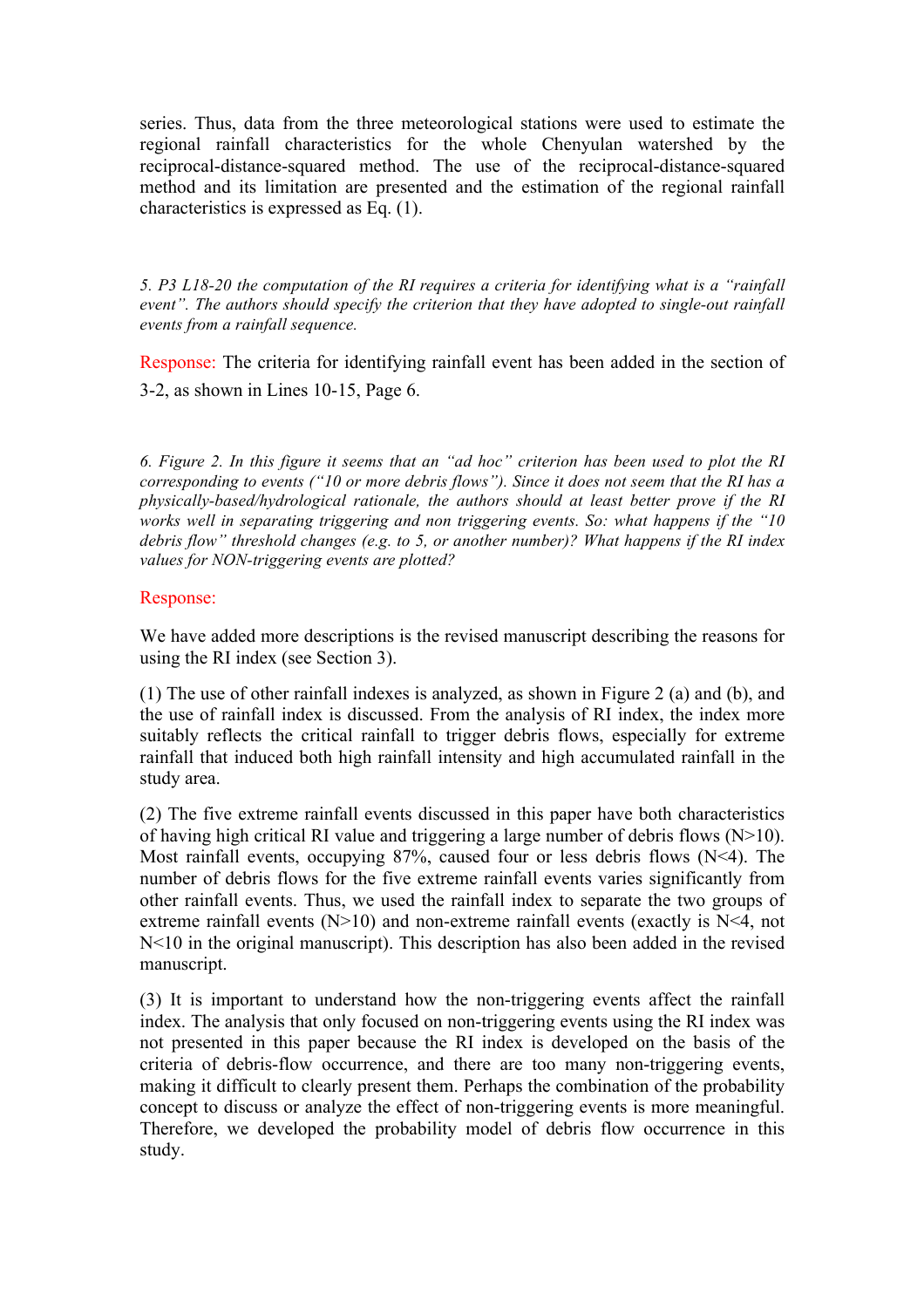*7. Figure 3. It is unclear to which data points the curves are fitted (or where the curves come from).*

Response: The section in the revised manuscript describing Figure 3 has been improved and rewritten, particularly for clarifying the fitting of data points and origin of the curves (Lines 16-27, Page 10, and Lines 1-2, Page 11).

#### *8. Figure 4. It is unclear how this curve has been determined.*

#### Response:

The section in the revised manuscript describing Figure 4 has been improved and rewritten.

There are four data sets, either for minimum  $r_{RI}$  or for recovery period, in Figure 4. Values of these data are obtained from the critical lines in Figure 3. The method of determining the critical lines has also been described in Lines 2-8, Page 12.

*9. P1 L18-20; P 6 L4-8; P6 13-15 : (not exhaustive) list of sentences difficult to follow because an excessive use of symbols and acronyms. Write more in terms of "concepts" rather than in terms of "symbols". Perhaps the authors should rewrite the MS with the support of a native-english writer.*

## Response:

(1) The manuscript has been revised following the reviewer's suggestion and rewritten more in terms of concepts to explain the results of study. The usage of symbols has been reduced, such as  $t_0$ ,  $r_{R0}$  and OCC.

An Appendix: List of symbols and abbreviations has also been added to ensure ease of understanding.

(2) We have revised the manuscript with the help of a native-English writer.

*10. P 10 L 1: n is the number of years only if one value per year is in the sample (e.g. annual maxima data). From table 2 it seems that multiple values of RI can be present within a year. Please clarify.*

### Response:

 The use of n was aimed to evaluate the return period T. In this study, the RI data of the annual maximum series are ranked and collected between 1960 and 2016. The data of the annual maximum RI were used to determine the return period T of rainfall. T responds the long-term hydrological characteristics of an area and is useful for hydrological or hydraulic design.

Table 2 lists numerous debris-flow events triggered by rainstorms and typhoons